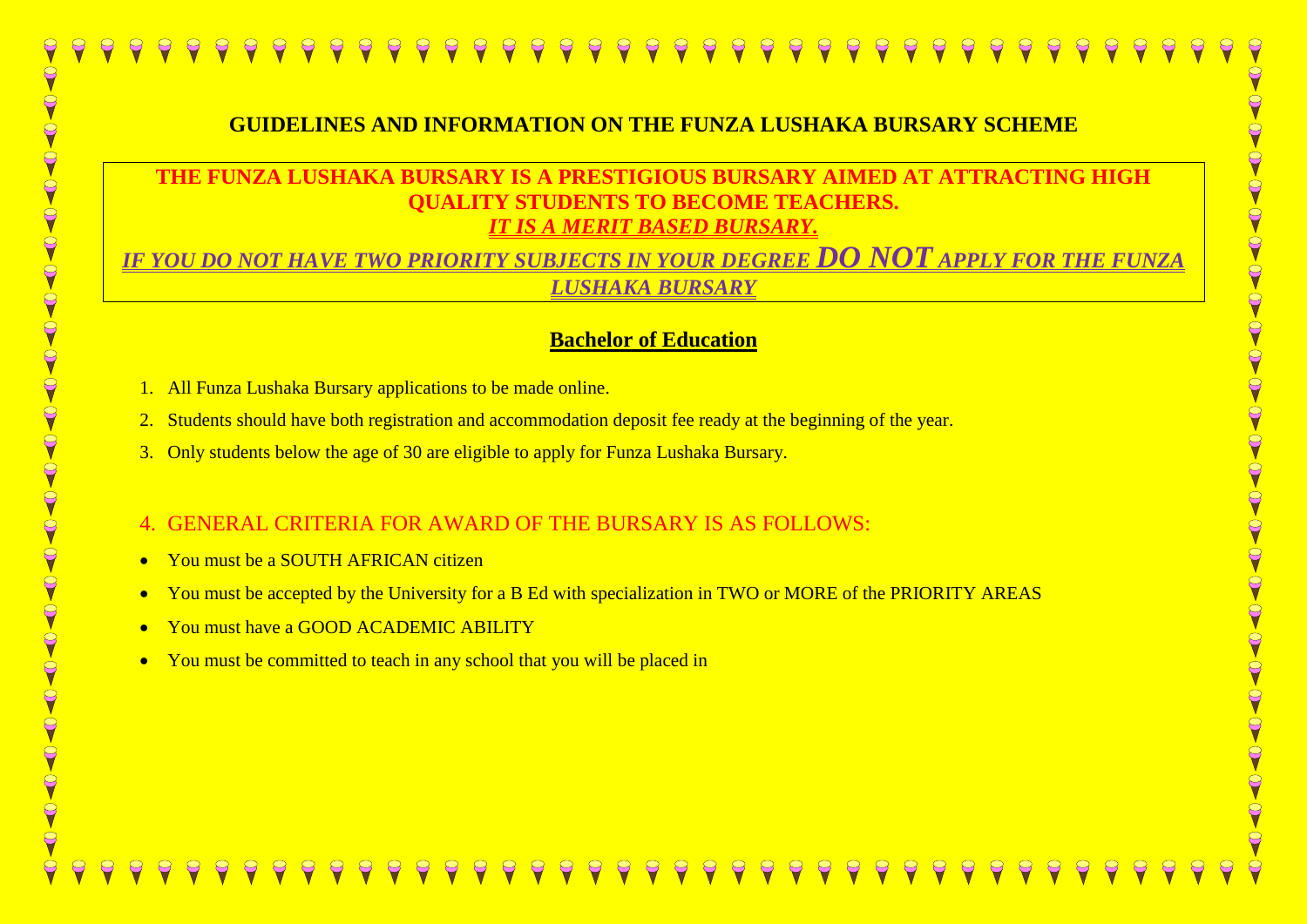#### 5. APPLICATION FOR THE FUNZA LUSHAKA BURSARY:

#### **5.1. ALL STUDENTS (FIRST TIME AND RETURNING BURSARS)**

- You must only apply after you have been given a valid student number by the University and have been provisionally accepted by the University.
- Applications must be made ONLINE at [www.funzalushaka.doe.gov.za](http://www.funzalushaka.doe.gov.za/)
- After you have completed the application you must PRINT a copy for yourself and a copy for the University. The copy must be handed to the Funza Lushaka Bursary administrator at Student Funding with the following:
	- o A certified copy of your ID
	- o A copy of your academic results (or matric results for first years)
	- $\circ$  A copy of the acceptance letter (for 1<sup>st</sup> entrants to the university)

#### **5.2. RETURNING BURSARS**

- Online application opened on 1 October 2016
- Online application closes on 18 November 2016
- **NO PAPER BASED APPLICATIONS WILL BE ACCEPTED**

### **5.3. FIRST APPLICATIONS**

- Online applications open on 1 October 2016
- Online application closes on 13 January 2016
- **NO PAPER BASED APPLICATIONS WILL BE ACCEPTED**

#### 9  $\Theta$